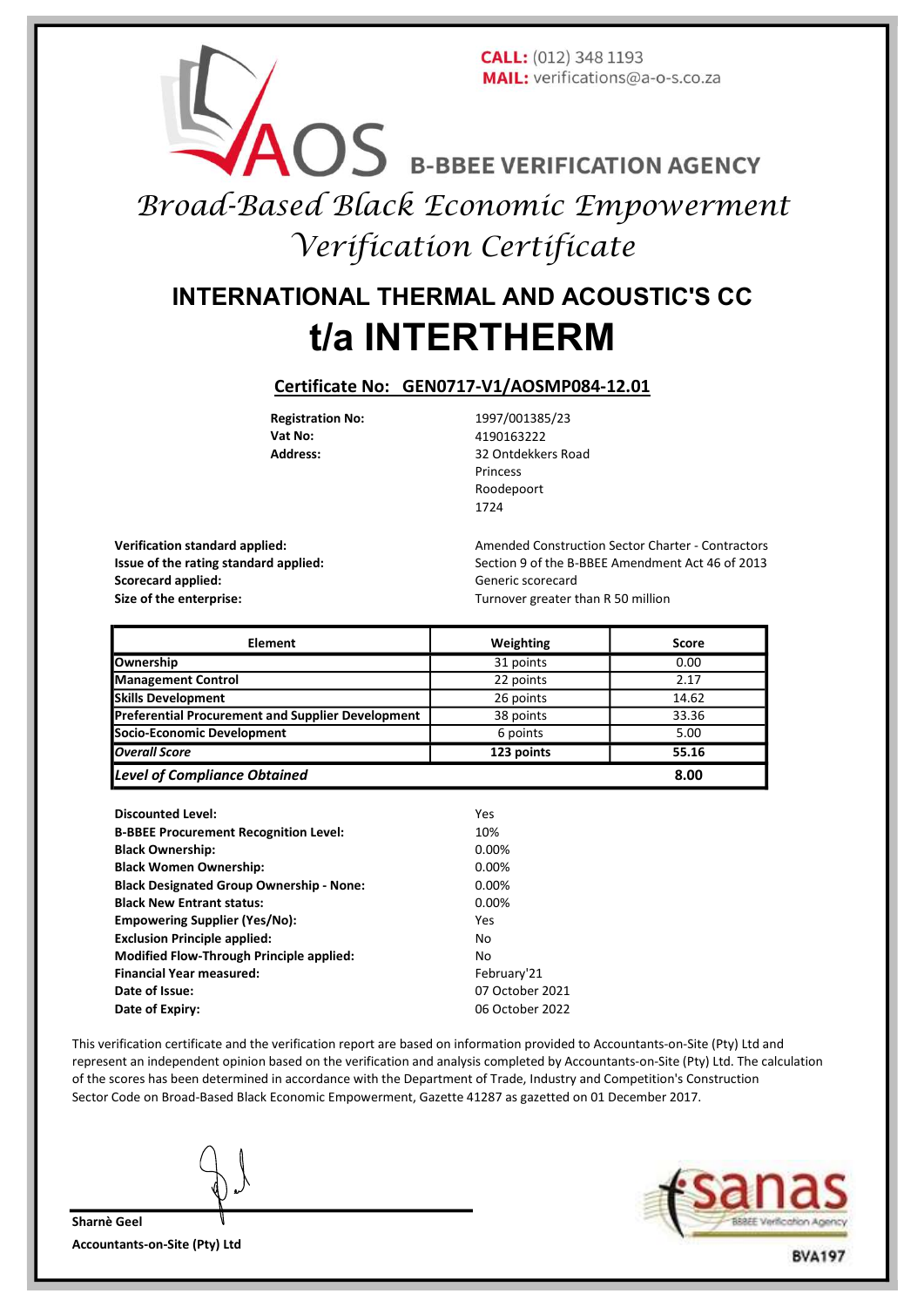

1

## STATEMENT 100: MEASUREMENT OF THE OWNERSHIP ELEMENT

| Weighting     | <b>Criteria</b>                                                                        | Weighting      | Compliance          | Score |  |
|---------------|----------------------------------------------------------------------------------------|----------------|---------------------|-------|--|
| <b>Points</b> |                                                                                        | <b>Points</b>  | <b>Target</b>       |       |  |
|               | 1.1. VOTING RIGHTS                                                                     |                |                     |       |  |
| 27            | 1.1.1. Exercisable Voting Rights in the Entity in the hands of Black people            | 4.5            | 32.50%              | 0.00  |  |
|               | 1.1.2. Exercisable Voting Rights in the Entity in the hands of Black women             | $\overline{2}$ | 10%                 | 0.00  |  |
|               | <b>1.2. ECONOMIC INTEREST</b>                                                          |                |                     |       |  |
|               | 1.2.1. Economic Interest in the Entity to which Black people are entitled              | 4.5            | 32.50%              | 0.00  |  |
|               | 1.2.2. Economic Interest in the Entity to which Black women are entitled               | 2              | 10%                 | 0.00  |  |
|               | 1.2.3. Black designated groups or Collective enterprises                               | 3              | 10%                 | 0.00  |  |
|               | 1.2.4. Black new entrants                                                              | 5              | 5%                  | 0.00  |  |
|               | <b>1.3. REALISATION POINTS</b>                                                         |                |                     |       |  |
|               | 1.3.1. Net Value                                                                       | 6              | Annexure CSC100 (E) | 0.00  |  |
|               | <b>1.4. BONUS POINTS</b>                                                               |                |                     |       |  |
| 4             | 1.4.1. Excercisable Voting Rights in the Entity in the hands of Black people above 50% | $\mathbf{1}$   | Yes                 | 0.00  |  |
|               | 1.4.2. Excercisable Voting Rights in the Entity in the hands of Black people above 75% | $\overline{2}$ | Yes                 | 0.00  |  |
|               | 1.4.3. Excercisable Voting Rights in the Entity in the hands of Black women above 50%  | $\mathbf{1}$   | Yes                 | 0.00  |  |
| Total         |                                                                                        | 31             |                     | 0.00  |  |

| STATEMENT 200: MEASUREMENT OF THE MANAGEMENT CONTROL ELEMENT |                                                                                      |                |               |              |  |
|--------------------------------------------------------------|--------------------------------------------------------------------------------------|----------------|---------------|--------------|--|
| Weighting                                                    | <b>Criteria</b>                                                                      | Weighting      | Compliance    | <b>Score</b> |  |
| <b>Points</b>                                                |                                                                                      | <b>Points</b>  | <b>Target</b> |              |  |
|                                                              | <b>2.1. BOARD PARTICIPATION</b>                                                      |                |               |              |  |
| 17.5                                                         | 2.1.1. Exercisable voting rights of black board members                              | 3              | 50%           | 0.00         |  |
|                                                              | 2.1.2. Exercisable voting rights of black female board members                       | $\mathbf{1}$   | 20%           | 0.00         |  |
|                                                              | 2.1.3. Black executive directors as a percentage of all executive directors          | $\overline{2}$ | 50%           | 0.00         |  |
|                                                              | 2.1.4. Black female executive directors as a percentage of all executive directors   | $\mathbf{1}$   | 20%           | 0.00         |  |
|                                                              | <b>BONUS POINTS</b>                                                                  |                |               |              |  |
|                                                              | 2.1.5. Exceeding the target for black executive directors in 2.1.3 above             | $\mathbf{1}$   | >50%          | 0.00         |  |
|                                                              | 2.1.6. Exceeding the target for black female executive directors in 2.1.4 above      | $\mathbf{1}$   | >20%          | 0.00         |  |
|                                                              | 2.2. OTHER EXECUTIVE MANAGEMENT                                                      |                |               |              |  |
|                                                              | 2.2.1. Black Executive Management as a percentage of all Executive Management        | $\overline{2}$ | 60%           | 0.00         |  |
|                                                              | 2.2.2. Black female Executive Management as a percentage of all Executive Management | $\mathbf{1}$   | 30%           | 0.00         |  |
|                                                              | <b>2.3. SENIOR MANAGEMENT</b>                                                        |                |               |              |  |
|                                                              | 2.3.1 Black employees in Senior Management as a percentage of all Senior Management  | $\overline{2}$ | 60%           | 0.74         |  |
|                                                              | 2.3.2 Black female employees in Senior Management as a percentage of all             | 0.5            | 30%           | 0.00         |  |
|                                                              | Senior Management                                                                    |                |               |              |  |
|                                                              | 2.4. MIDDLE MANAGEMENT                                                               |                |               |              |  |
|                                                              | 2.4.1 Black employees in Middle Management as a percentage of all Middle Managemen   | $\mathbf{1}$   | 75%           | 0.48         |  |
|                                                              | 2.4.2 Black female employees in Middle Management as a percentage of all             | 0.5            | 30%           | 0.00         |  |
|                                                              | Middle Management                                                                    |                |               |              |  |
|                                                              | <b>2.5. JUNIOR MANAGEMENT</b>                                                        |                |               |              |  |
|                                                              | 2.5.1 Black employees in Junior Management as a percentage of all                    | $\mathbf{1}$   | 88%           | 0.48         |  |
|                                                              | Junior Management                                                                    |                |               |              |  |
|                                                              | 2.5.2 Black female employees in Junior Management as a percentage of all             | 0.5            | 35%           | 0.00         |  |
|                                                              | Junior Management                                                                    |                |               |              |  |
| <b>Sub Total</b>                                             |                                                                                      | 17.5           |               | 1.70         |  |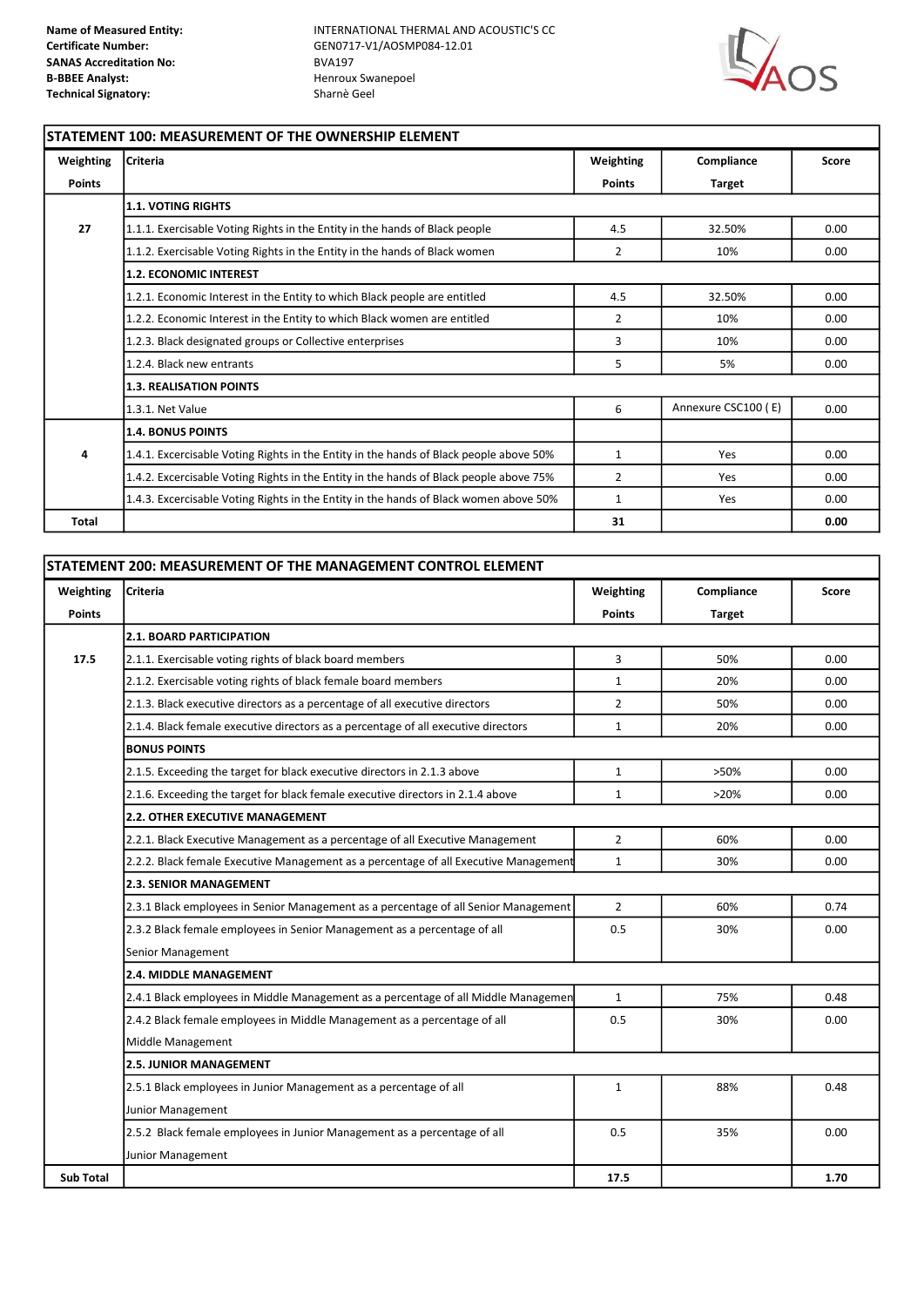

#### STATEMENT 200: MEASUREMENT OF THE MANAGEMENT CONTROL ELEMENT

|       | 2.6. EMPLOYEES WITH DISABILITIES                                                        |     |     |      |  |
|-------|-----------------------------------------------------------------------------------------|-----|-----|------|--|
|       | 2.6.1 Black employees with disabilities as a percentage of all office based employees   | 0.5 | 2%  | 0.00 |  |
|       | <b>2.7. BLACK PROFESSIONALS</b>                                                         |     |     |      |  |
|       | 2.7.1 Black professionally registered employees as a percentage of all                  |     | 50% | 0.00 |  |
|       | professionally registered employees                                                     |     |     |      |  |
|       | <b>12.8. BONUS POINTS</b>                                                               |     |     |      |  |
|       | 2.8.1. Black employees that are "youth" as defined by the National Youth Commission     |     | 30% | 0.47 |  |
|       | Act of 1996, as a percentage of all employees using the adjusted recognition for gender |     |     |      |  |
| Total |                                                                                         | 22  |     | 2.17 |  |

|               | STATEMENT 300: MEASUREMENT OF THE SKILLS DEVELOPMENT ELEMENT                                             |                |                                        |       |
|---------------|----------------------------------------------------------------------------------------------------------|----------------|----------------------------------------|-------|
| Weighting     | <b>Criteria</b>                                                                                          | Weighting      | Compliance                             | Score |
| <b>Points</b> |                                                                                                          | <b>Points</b>  | <b>Target</b>                          |       |
|               | 3.1. SKILLS DEVELOPMENT EXPENDITURE ON ANY PROGAMME SPECIFIED IN THE LEARNING PROGRAMME MATRIX (LPM) FOR |                |                                        |       |
| 26            | BLACK PEOPLE AS A PERCENTAGE OF THE LEVIABLE AMOUNT                                                      |                |                                        |       |
|               | 3.1.1. Skills development expenditure on black people as a percentage of                                 | $\overline{4}$ | 2.5%                                   | 3.62  |
|               | the Leviable Amount                                                                                      |                |                                        |       |
|               | 3.2. THE PROPORTION OF SKILLS DEVELOPMENT EXPENDITURE ON BLACK PEOPLE BY THE MEASURED ENTITY USING THE   |                |                                        |       |
|               | ADJUSTED RECOGNITION FOR GENDER EXPENDED ON THE FOLLOWING CATEGORIES OF BLACK PEOPLE:                    |                |                                        |       |
|               |                                                                                                          |                | % Contribution of<br>African People to |       |
|               | 3.2.1. African people (as defined in the STATS SA EAP)                                                   | $\overline{2}$ | EAP                                    | 2.00  |
|               | 3.2.2. Black Management (Executive, Senior and Middle Management Categories)                             | $\overline{2}$ | 15.00%                                 | 2.00  |
|               | 3.2.3. Black Management (Junior Management Category)                                                     | $\mathbf{1}$   | 10.00%                                 | 1.00  |
|               | 3.2.4. Bursaries or Scholarships for Black People                                                        | $\overline{2}$ | 15.00%                                 | 2.00  |
|               | 3.2. LEARNERSHIPS, APPRENTICESHIPS, INTERNSHIPS AND PROFESSIONAL REGISTRATION                            |                |                                        |       |
|               | 3.2.1. Number of black people participating in Category A, B, C or D Learning                            | 3              | 2.50%                                  | 3.00  |
|               | Programmes as per the Learning Programme Matrix, as a percentage of the total                            |                |                                        |       |
|               | number of employees                                                                                      |                |                                        |       |
|               | 3.2.2. Number of black employees registered as candiates with industry professional                      | $\overline{3}$ | 60.00%                                 | 0.00  |
|               | registration bodies as a percentage of the total number of such registered employees                     |                |                                        |       |
|               | 3.2.3. Number of black people with disabilities on Category A, B, C or D Learning                        | $\mathbf{1}$   | 5.00%                                  | 1.00  |
|               | Programmes as per the Learning Programme Matrix, as a percentage of black                                |                |                                        |       |
|               | office based learners on those learning programmes                                                       |                |                                        |       |
|               | 3.4. MENTORSHIP                                                                                          |                |                                        |       |
|               | 3.4.1. Implementation of an approved and verified mentorship programme                                   | $\overline{3}$ | Yes                                    | 0.00  |
|               | 3.5. BONUS POINTS                                                                                        |                |                                        |       |
|               | 3.5.1. Number of black people absorbed by the measured entity at the end                                 | $\mathbf{1}$   | 100%                                   | 0.00  |
|               | of a Category A, B, C or D Learning Programme                                                            |                |                                        |       |
|               | 3.5.2. The number of black employees that completed a mentorship                                         | $\overline{2}$ | 15%                                    | 0.00  |
|               | programme during the last 3 years (including the measurement period) that were                           |                |                                        |       |
|               | promoted during the measurement period expressed as a percentage of all                                  |                |                                        |       |
|               | such employees during those 3 years                                                                      |                |                                        |       |
|               | 3.5.3. The number of black employees who registered as professionals with                                | $\overline{2}$ | 60%                                    | 0.00  |
|               | industry professional bodies as a percentage of all employees who registered                             |                |                                        |       |
|               | as such in the measurement period                                                                        |                |                                        |       |
| Total         |                                                                                                          | 26             |                                        | 14.62 |